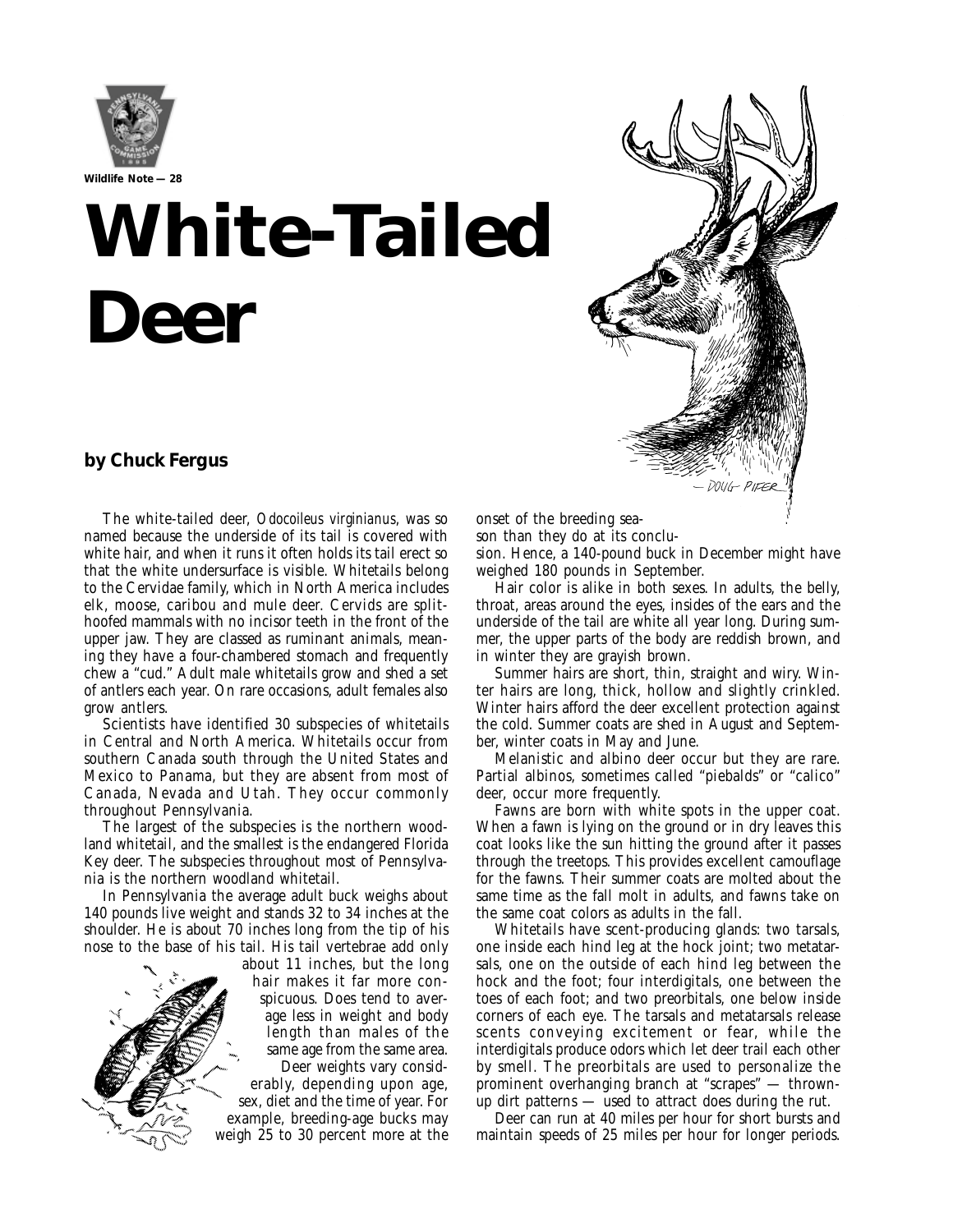They are also good jumpers capable of clearing obstacles up to nine feet high or 25 feet wide. The air-filled hairs of their coats enable them to swim easily.

Although whitetails are color-blind and sometimes have a hard time identifying stationary objects, they are easily alerted by movement. Their keen senses of smell and hearing also help them detect danger.

Usually deer are silent, but they can bleat, grunt, whine, and when alarmed or suspicious, make loud "whiew" sounds by forcefully blowing air through their nostrils. Does whine to call their fawns and fawns bleat to call their mothers.

Although antler growth is evident on male fawns, the button-like protrusions are not prominent. A buck's first set of antlers begins to grow when it's about 10 months old. Each year after the buck reaches this age, it will grow and shed a new set of antlers. Typical antlers curve upward and outward to point forward, and consist of two main beams with individual tines growing upward from them.

If the yearling buck comes from an area with poor food conditions, his first set of antlers may be only "spikes" antlers consisting of single main beams only. Spikes are more common in yearling deer than older ones because antler growth starts at a time when the young buck's body is still growing rapidly. But because antler development is tied in closely with the animal's nutritional status, older bucks might also carry spikes if they come from an area with poor food conditions. More of the nutriments in the young buck's body are going for body growth than in older bucks, hence, less are available for antler development. Fifty percent or more of the yearling bucks from poor deer range in Pennsylvania may produce only spikes, compared to 10 percent or less from good deer range.

Antlers generally begin to grow in March or April. Growing antlers are covered by a skin called "velvet." This velvet is covered with soft hairs and contains blood vessels which supply nutriments to the growing antlers. The solid bone-like substance which makes up the polished antler is secreted by cells on the inside of the velvet. By August or early September antler growth ceases and the velvet is shed or rubbed off by the buck as he rubs saplings, shrubs or rocks with his antlers. Polished antlers are carried throughout most of the breeding season, which can last into late February. The antlers are



While antlers grow they're soft and subject to injury. Bent and twisted tines and main beams are a result of injury to the antler while it was growing. Broken antlers occur after the antler has stopped growing and is hard. The small cavities sometimes seen in polished antlers are a result of botfly larvae damage during the growing period.

The antler cycle is influenced by secretions from the pituitary gland. Changes in length of daylight periods and, to a lesser degree, temperature influence the hormone secretions from this gland. Hormones are believed to be a factor in the initiation of new antler growth. Increases in the amount of testosterone in the blood of whitetail bucks in late August and early September cause blood flow to the antlers to stop. The velvet dies and is shed or rubbed off. Throughout the breeding season, testosterone levels continue to increase until they peak in November, usually coinciding with the height of breeding. After that, testosterone abates, apparently triggering antler shedding.

Shedding usually occurs earlier in northern states than southern ones. Spike bucks tend to retain their velvet longer and shed their antlers sooner than bucks with branched antlers. The roles of age and nutrition in the length of antler retention are not fully understood at present.

#### **Social Organizaton**

The social organization of the whitetail is largely matriarchal. Although large numbers of deer are sometimes seen together in feeding areas or wintering areas, these associations are usually temporary and do not reflect the same strong ties as family associations between related does. The most common social group is an adult doe, her fawns and her yearling female offspring. Sometimes three or four generations of related does are present in a family group. When fawning season rolls around in late May, adult does leave the family group and remain alone to bear and rear their fawns. Once a pregnant doe leaves the family circle to bear her fawns, her yearling offspring are left on their own for the summer.

Siblings tend to remain together throughout most of summer. Sibling groups with yearling bucks separate in September as the rut approaches. Yearling bucks tend to disperse from the mother's home range at this time. Yearling does remain in the mother's home range and generally rejoin their mother and her new fawns between September and October.

During the breeding season adult and yearling bucks tend to stay alone except when in pursuit of a female approaching estrus. After the breeding season, in late January, yearling and adult bucks form loose associations of small groups, usually two to four animals, which remain together throughout most of the winter and summer months. These groups break up around September when the rut starts.

#### **Reproduction**

The mating season of white-tailed deer begins as early as September and can last into late January. Breeding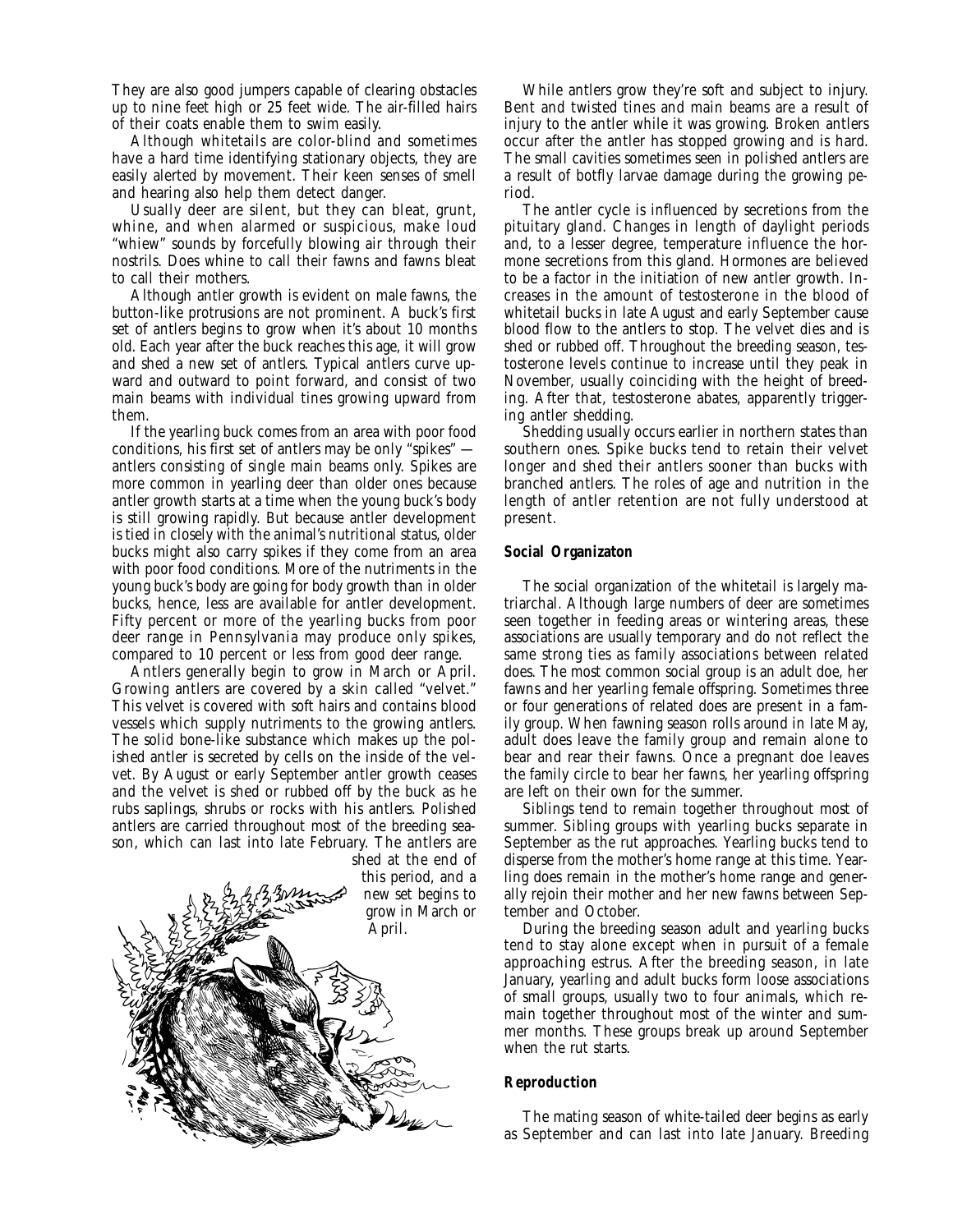activity reaches its peak in early November, and most adult females have been bred by the end of December. Some females are capable of reproducing at seven or eight months of age and give birth at 14 or 15 months of age. Most of these animals breed a month or two later than older does, and they usually produce a single fawn.

The age and health of a doe influence her reproductive capacity. Females from the best range produce more fawns than those from poor range. Adult females (2.5 years and older) usually produce twins, and triplets are not uncommon. There is a tendency for young females to produce a larger percentage of male offspring than older does.

#### **Food Habits**

Whitetails eat a wide variety of herbaceous and woody plants. In a Pennsylvania study where biologists examined and measured the food contained in the rumens of vehicle-killed deer, about 100 different plant species were identified. More than half were tree, shrub or vine species, the remainder, herbaceous plants. A good number of ingested plants could not be identified.

Whitetail food preferences are largely dependent on plant species occurring in an area and the time of year. Green leaves, herbaceous plants and new growth on woody plants are eaten in the spring and summer. In late summer, fall and early winter, both hard and soft fruits such as apples, pears and acorns are a major component of their diet. In winter, evergreen leaves, hard browse and dry leaves are eaten. Good supplies of a variety of natural foods at all times of the year are essential if an area is to carry a healthy deer population.

#### **Habitat**

A seedling-sapling forest satisfies two deer needs: (1) concealment, and (2) food in the form of buds, stems and leaves of shrubs and young trees. Seedling-sapling stands are created most frequently by timber harvesting. Clearcutting, or even-aged timber management, means cutting most trees larger than saplings, but leaving an area of land looking "clear." This cutting technique should be restricted to areas where sufficient regeneration is present to guarantee a sustainable forest. In the timber cut, snags, den trees, mast trees and rare tree species should be left behind to assure a good habitat diversity for an abundance of wildlife.

Newly cut treetops provide an immediate source of browse in winter months when snow cover makes other sources of food unavailable. Therefore, when possible, the actual cutting operations should be carried out when the trees are dormant. However, the greatest benefit of clearcutting to deer lies in the often abundant new growth vegetation and succulent sprouts and seedlings that flourish in the sunlight following the cutting. Once established, this new thick growth also provides concealment for deer, not only in the early years following the cutting, but for a longer period, after much of the browse has grown out of their reach.

While most deer habitat management should revolve around a forest cutting program, including the establishment of herbaceous openings, a conifer tree planting pro-

gram to shelter deer in severe winter weather is sometimes necessary where suitable cover of that type is absent. The value of these plantations to deer is low during most of the year but high during winter. As with clearcutting, conifer plantations should be kept small and scattered. Large plantations are unnecessary. Small clumps of only 30 to 60 trees will suffice. Individual trees within the plantation can be spaced as far apart as eight to ten feet. Preferably, these clump plantings should be located in lowlands or on south-facing slopes.

#### **Management**

Deer are a valuable natural resource, but they must be closely managed or they'll quickly overpopulate the range they inhabit. When overpopulation occurs, deer strip their habitat of its life-supporting qualities, not just for deer, but for many woodland wildlife species. Crop and other property damage problems also increase, as well as deervehicle collisions.

Pole timber and over-browsed woodland cannot support large densities of deer. Without adequate food sources and cover, deer populations are stressed. Deer must work harder for daily nourishment and often have not built up the energy reserves they need to make it through winter. Young deer, because they require food for both growth and energy reserves, are most susceptible to winter starvation and exposure. They simply don't have the muscle to push away older, more dominant deer at feeding locations.

Under-nourished deer are more prone to succumb to exposure and disease. In addition, unhealthy deer typically have smaller body size, lower reproductive rates and smaller antlers. So the key to managing deer is keeping their populations at healthy levels. This essentially entails ensuring they don't exceed their range's ability to support them. We use hunting to adjust deer populations.

Population control can be accomplished only through a rationed harvest of female deer. The Game Commission issues permits entitling hunters to take antlerless deer in particular management units, areas where the agency continually collects deer population data. Deer popula-

tions and density goals based upon habitat, along with hunter success rates, are used to gauge how many hunting permits should be issued.

Public support of our management program is essential to maintaining the deer population as a public asset to be enjoyed by future generations of Pennsylvanians and visitors to Pennsylvania.